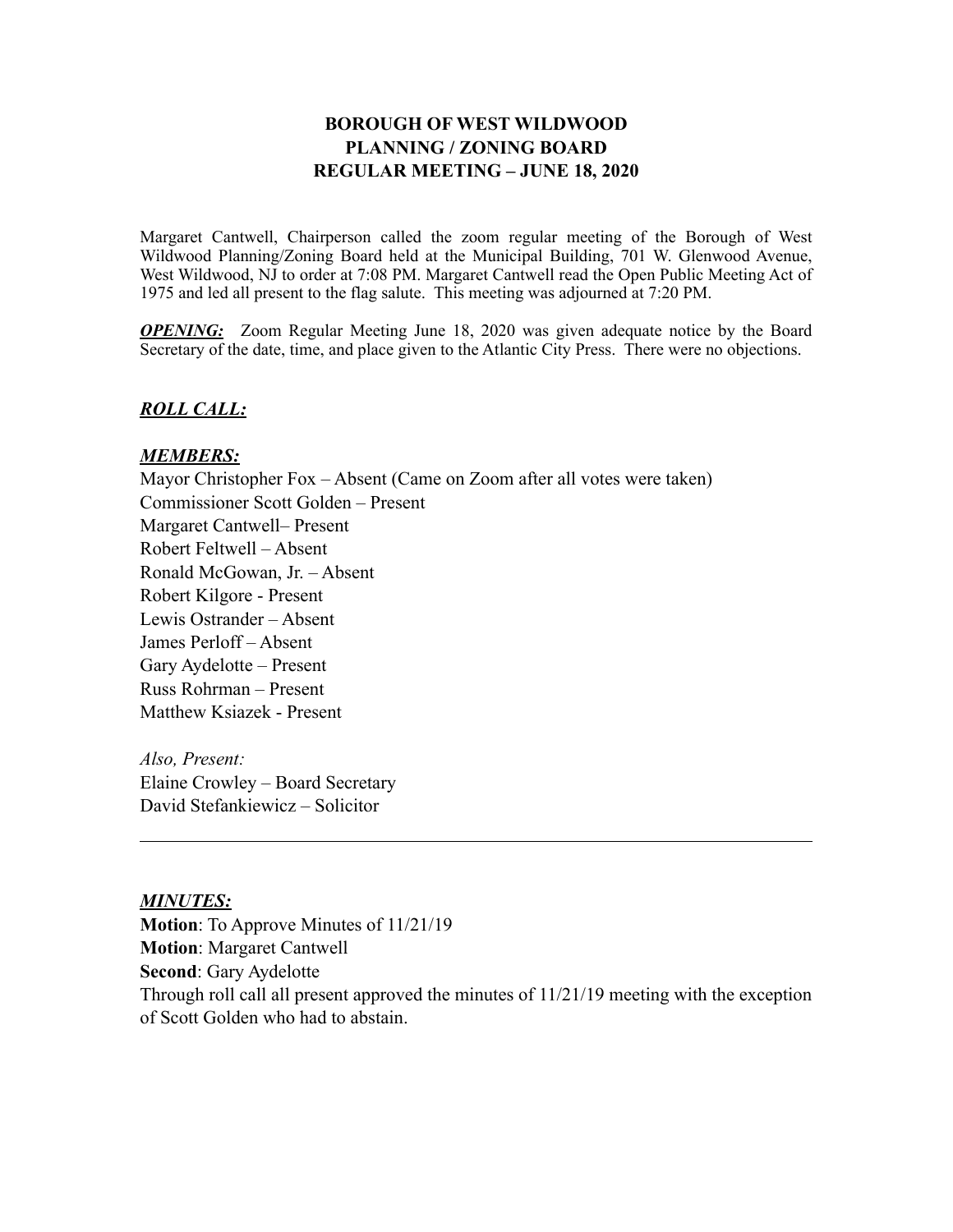## **OLD BUSINESS**

None

#### **NEW BUSINESS**

A motion was made to appoint Margaret Cantwell as Chairperson of the Board

**Motion**: Robert Kilgore **Second**: Scott Golden

Through roll call all present approved to appoint Margaret Cantwell as Chairperson of the Board

**Those Opposed:** None

**Those Abstained:** None

**Absent:** Mayor Fox, Robert Feltwell, Ronald McGowan, Lew Ostrander, James Perloff.

A motion was made to appoint Robert Kilgore as Vice Chairperson

**Motion**: Scott Golden **Second**: Margaret Cantwell

Through roll call all present approved to appoint Robert Kilgore as Vice Chairperson

**Those Opposed:** None

**Those Abstained:** None

**Absent:** Mayor Fox, Robert Feltwell, Ronald McGowan, Lew Ostrander, James Perloff.

A motion was made to appoint Elaine Crowley as Board Secretary

**Motion**: Scott Golden **Second**: Gary Adyelotte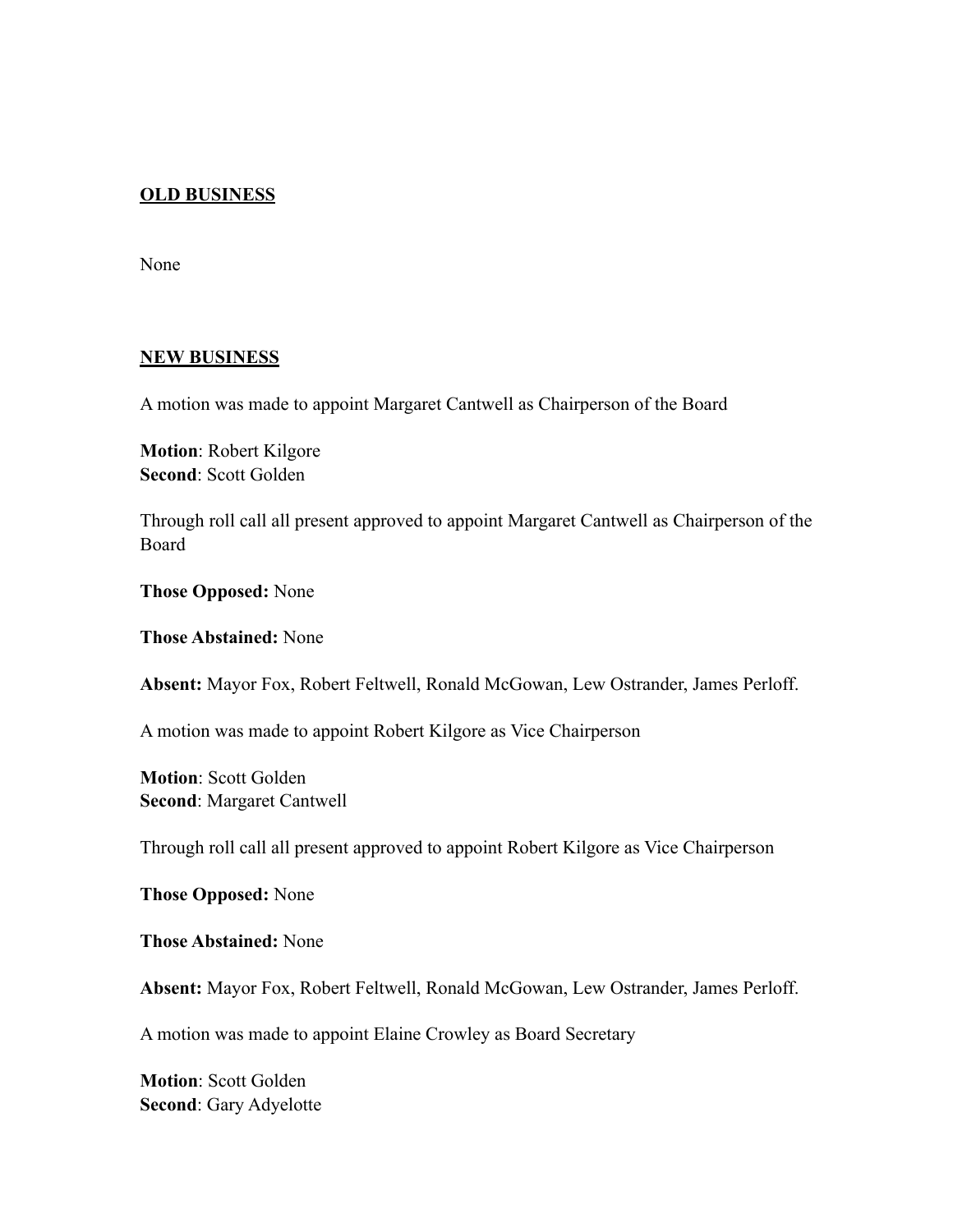Through roll call all present approved to appoint Elaine Crowley as board Secretary

**Those Opposed:** None

**Those Abstained:** None

**Absent:** Mayor Fox, Robert Feltwell, Ronald McGowan, Lew Ostrander, James Perloff.

A motion was made to appoint Robert T. Belasco, Esquire from the Law Firm of Stefankiewicz & Belasco LLC as Board Solicitor

**Motion**: Scott Golden **Second**: Robert Kilgore

Through roll call all present approved to appoint Robert T. Belasco as Board Solicitor

**Those Opposed:** None

**Those Abstained:** None **Absent:** Mayor Fox, Robert Feltwell, Ronald McGowan, Lew Ostrander, James Perloff.

**Motion:** To Establish the Atlantic City Press as Official Newspaper

**Motion**: Margaret Cantwell **Second**: Robert Kilgore

Through roll call all present approved to appoint Robert T. Belasco as Board Solicitor

**Those Opposed:** None

**Those Abstained:** None **Absent:** Mayor Fox, Robert Feltwell, Ronald McGowan, Lew Ostrander, James Perloff.

**Motion:** To Establish the 3<sup>rd</sup> Thursday of the month for regular meeting dates.

**Motion**: Scott Golden **Second**: Robert Kilgore

Through roll call all present approved to appoint Robert T. Belasco as Board Solicitor